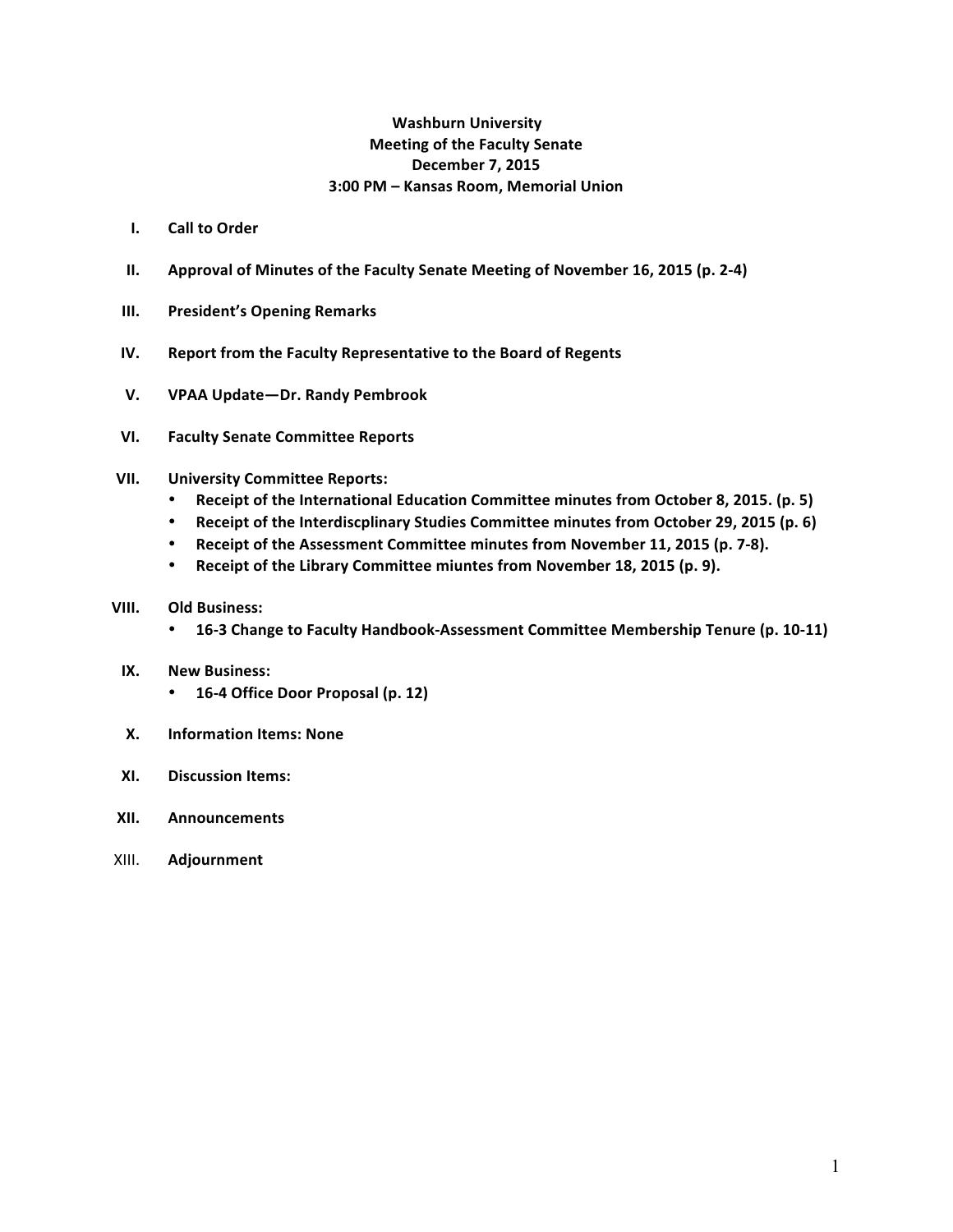## **Washburn University Meeting of the Faculty Senate November 16, 2015 3:00 PM – Kansas Room, Memorial Union**

PRESENT: Ball, Farwell, Francis, Jackson, Kwak, Leung, McHenry, Memmer, Moddelmog, Palbicke, Pembrook, Porta, Routsong, Russell, Sadikot, Schnoebelen, Smith, Steinroetter, Stevens, Stevenson, **Wohl, Worsely, Zwikstra**

ABSENT: Alexander (Rebecca), Alexander (Ryan), Childers, Garritano, Mansfield, Mapp, Mastrosimone, Mechtly, Petersen, Sanchez, Scofield, Sourgens, Stacey, Treinen, Tutwiler, and Weiner

## **GUESTS: Craig Barnes and Blake Porter**

- **XIV. President Ball called the meeting to order at 3:03 pm.**
- XV. The minutes of the Faculty Senate meeting of October 19, 2015 were approved.
- **XVI.** President's Opening Remarks:
	- Thanks to our guests for bring here: Craig Barnes from Shawnee County Health and Blake **Porter, Washburn Student Government Association (WSGA) President.**
	- Thanks to those who came to one of the Dean Forster talks about active shooter situations **on campus.**
- **XVII.** Report from the Faculty Representative to the Board of Regents:
	- Health care plan changes—there was not much of a change to the base plan though copays have changed; the buy-up plan costs increased fairly significantly.
	- Local preference for contracts was discussed and reaffirmed once again.
- **XVIII. VPAA Update—Dr. Randy Pembrook:**
	- **Dean Forster meetings: we need to create and discuss specific plans, especially regarding** how we secure rooms. Do we want to have Forster instruct us more on this issue of preparedness (and then, given that, do we feel like we have an obligation to pass along **information to our students?)?**
	- Conceal and carry conversation: At Washburn Tech, a couple of issues came up regard control of the weapon during class and in the event required uniforms not allowing students to conceal weapons (since it might conflict with the law). Another issue that came up was establishing when a gun a weapon (if the gun isn't operational, does it still have to be concealed/should it be included under the law?).
	- Student honor code dinner coming up tonight: do we need an honor code? What might it **include?**
	- What are we doing for adjunct faculty to make sure they're represented and supported? On Wednesday night we'll be having a focus group with some nominated individuals to address these issues.
	- **XIX. Faculty Senate Committee Reports: NONE**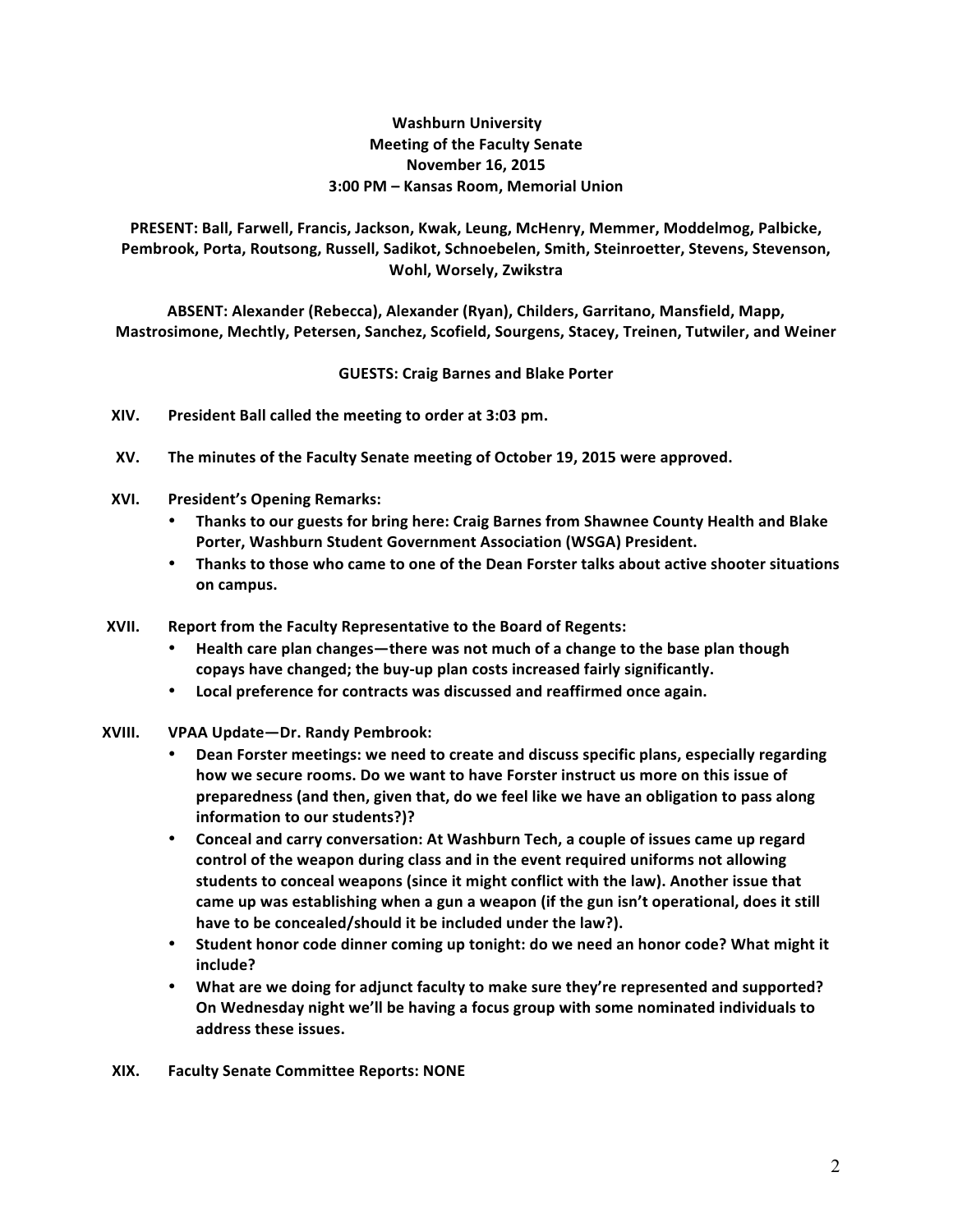- **XX. University Committee Reports:**
	- The General Education Committee minutes from October 20, 2015 were received.
	- The Library Committee minutes from October 21, 2015 were received.
	- The Assessment Committee minutes from October 15, 2015 were received.
	- The Honors Advisory Board minutes from September 2, 2015 were received.
- **XXI. Old Business: None**
- **XXII. New Business: None**
- **XXIII. Information Items: None**
- **XXIV. Discussion Items:**
	- A proposal for a smoking ban on campus passed last spring by WSGA (presented by Blake Porter, president WSGA). Russell wondered if this would apply to campus visitors (including parents). Porter noted that enforcement isn't the purview of WSGA, but some campuses have used a Good Samaritan policy for not doing it, or providing tickets to violators. Some campuses have also worked on phasing out smoking over time. Ball asked if this year's WSGA had talked about specific ways to honor this; Porter responded that it needs to be a broader university policy. Moddelmog wondered if this ban might hurt recruitment; Porter countered by noting that Pittsburg State has turned this into a recruitment tool. Craig Barnes also noted that seven public institutions in Kansas have **banned it. Steinroetter wondered if this would apply to e-cigarettes; Porter said yes** though the current language would have to be changed to reflect that. Francis wondered about the impact on neighborhoods around Washburn; Porter noted that he hadn't considered this issue. Russell wanted to know where Porter would go from here; Porter wants Faculty Senate to move on it in some way. Porter noted that some schools, to help with this would also give out nicotine gum, and Barnes also said there were County services available to help with tobacco cessation, as well. Pembrook clarified that something like this should eventually get to the Board for approval and policy clarification. Steinroetter felt uncomfortable making a policy decision of any kind without finding our how faculty felt about it. Ball noted that a survey was sent out last year and while she didn't have specific figures from it, the majority of faculty who reported back indicated they wanted a smoke-free campus. Wohl worried about enforcement and the right of a person to sit in her or his private vehicle and do what s/he wants. Jackson said among law school faculty, having clearly marked and delineated areas away from public areas is the preference. Francis said the law faculty also said that keeping our campus neighbors happy is key since parking issues already annoy them.
	- Faculty office door policy in Morgan Hall (Ball). Ball spoke to Rick Anderson since this is under his purview. Ball said he indicated they don't want stuff taped to doors but we don't want to make a policy. Ball asked if we should push for a policy about what we can do with our doors or something else? Porta wondered if we could ask the person who wants the doors to be free of things to come before Senate and justify it. Ball thinks that since we're advisory to the administration, the request wouldn't work. Zwikstra asked for clarification of the policy. Steinroetter noted that it is being enforced; people will pull items posted on doors and push them underneath or present them forcefully to faculty.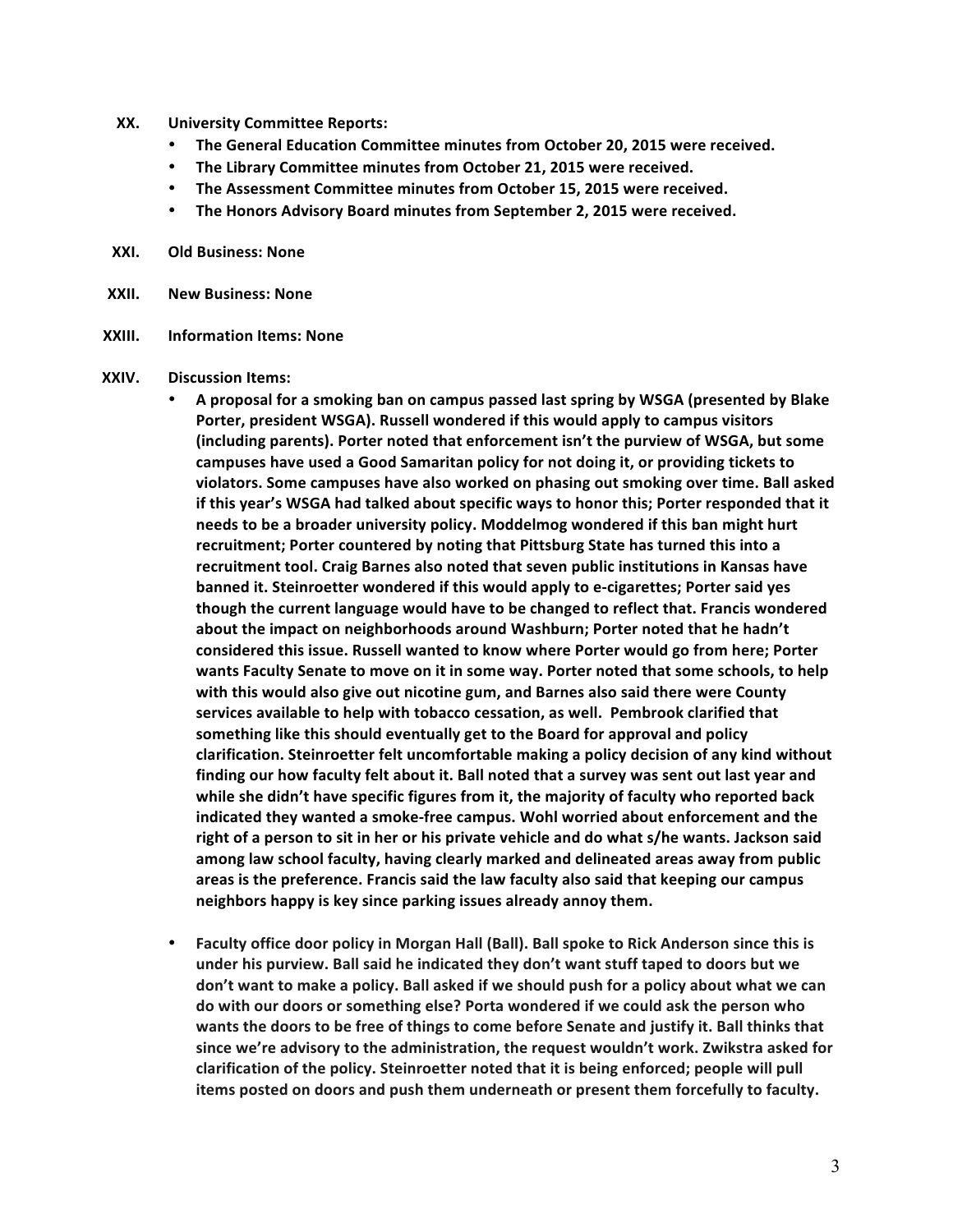Wohl seconded bringing the person who was policing the hallways to come before the Senate to indicate the logic. Ball will seek a clarification of the policy.

- **XXV. Announcements: NONE**
- XXVI. President Ball adjourned the meeting at 3:54pm.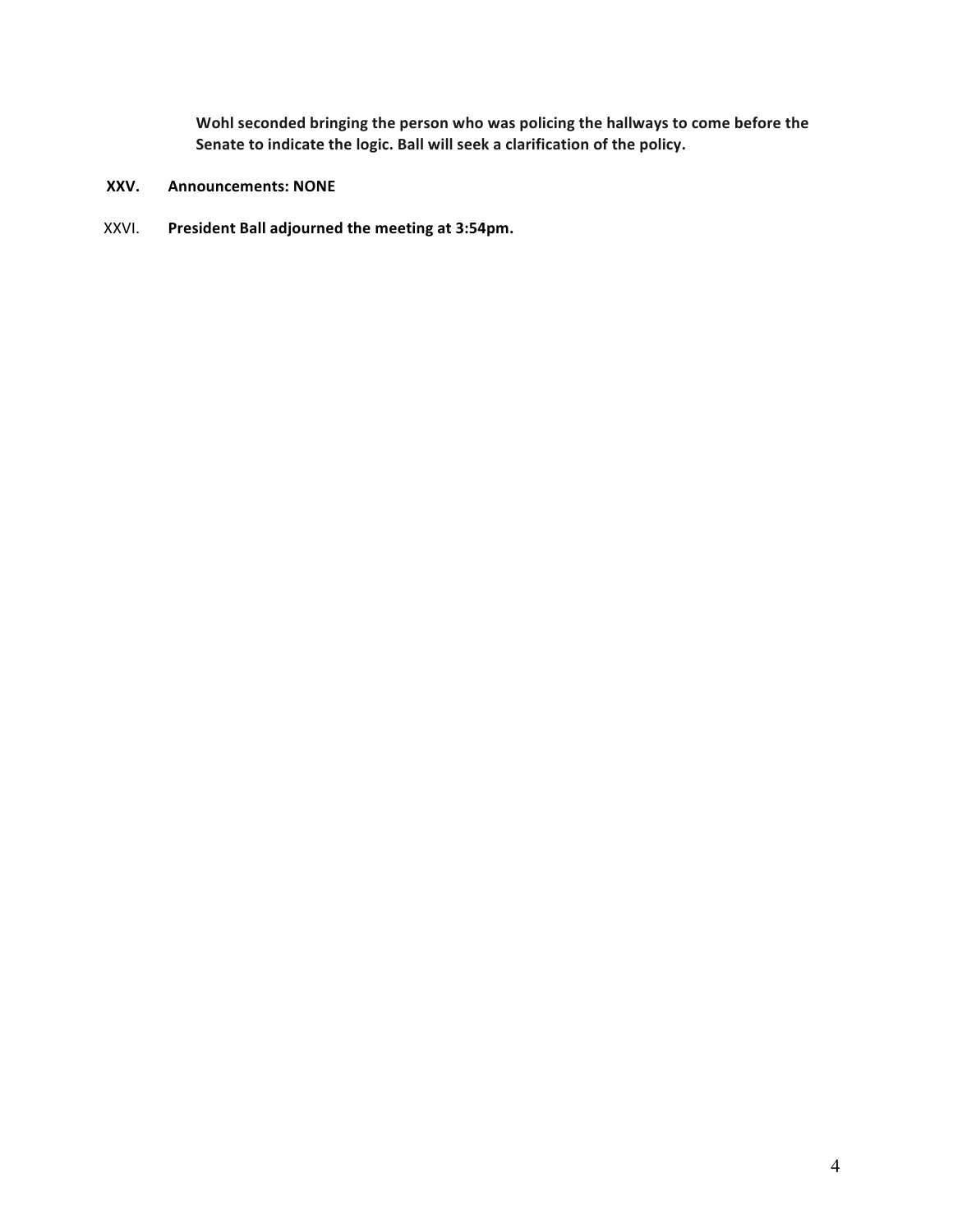## **International Education /International WTE Committee**

## **October 8, 2015, 4-5 pm, International House**

Present: Liviu Florea, Lara Rivera, Brian Ogawa, Zach Frank, Kelly Watt, Miguel Gonzalez – Abellas, Sangyoub Park, Seid Adem, Nancy Tate, and Baili Zhang.

Zhang shared the highlights of international education: record number of international students (307 students from 39 countries), record number of study abroad participants (203, 122 of them WTE), and record enrollment in intensive English courses (1,002 hours with 119 students).

Minutes of September 3 meeting were approved.

Committee reviewed and recommended funding for the following individuals:

Perret - Paraguay

Sharafy – India

C. Martin – the Hague

A. Collins – Armenia

(McConnell- Farmer's request was deferred to later discussion since the intended travel falls in the next budget year.)

Committee discussed funding guidelines and policy. No action was taken.

Respectfully submitted,

Baili Zhang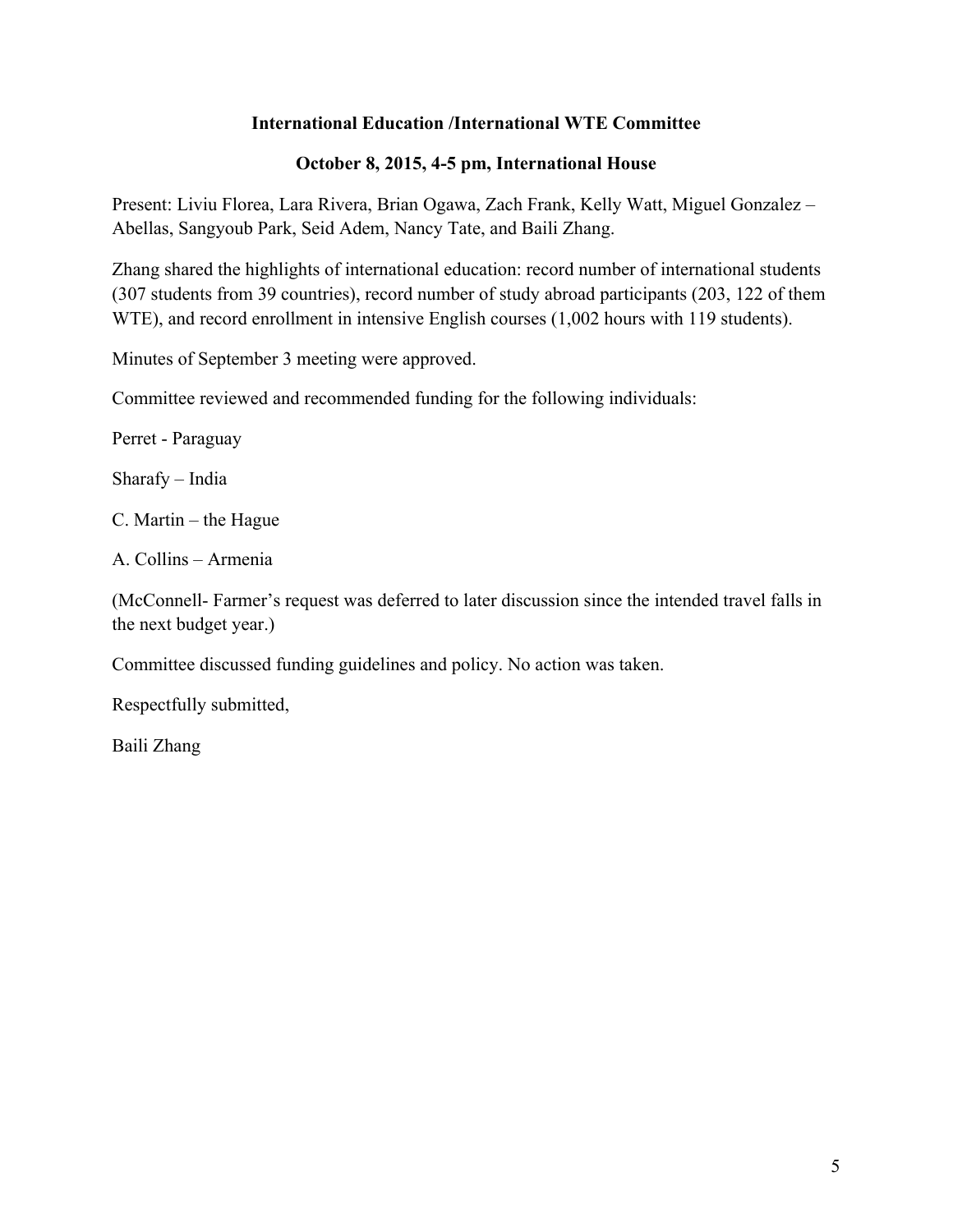# **Interdisciplinary Studies Committee Meeting**

October 29, 2015 3:00 PM Baker Room (BTAC)

## **Meeting Minutes**

In Attendance: Dalton Hane, Diane McMillen<sup>\*</sup>, Rebecca Meador, Rodrigo Mercader<sup>\*</sup>, Tom Schmeideler, Gwen Wilson, Kelly Erby\*\*

\*Electronically \*\* Guest

Dr. Tate opened the meeting and asked for introductions.

There were 4 proposals submitted by Sharon Sullivan through the Women's and Gender Studies program: WG 199, WG 390, WG 395 and WG 399.

The committee entertained a motion and second, and after discussion approved proposals WG 199, WG 395 and WG 399. Most of the discussion centered around WG 390. It was decided to ask for additional information regarding this course, specifically a request was made to have a syllabus submitted for review.

**Note:** the request for a syllabus was made via e-mail to Sharon Sullivan, who provided that information. The committee reviewed the syllabus, requested additional information and that was provided. All approved the course WG 390 with the new information and modifications.

Dr. Tate adjourned the meeting.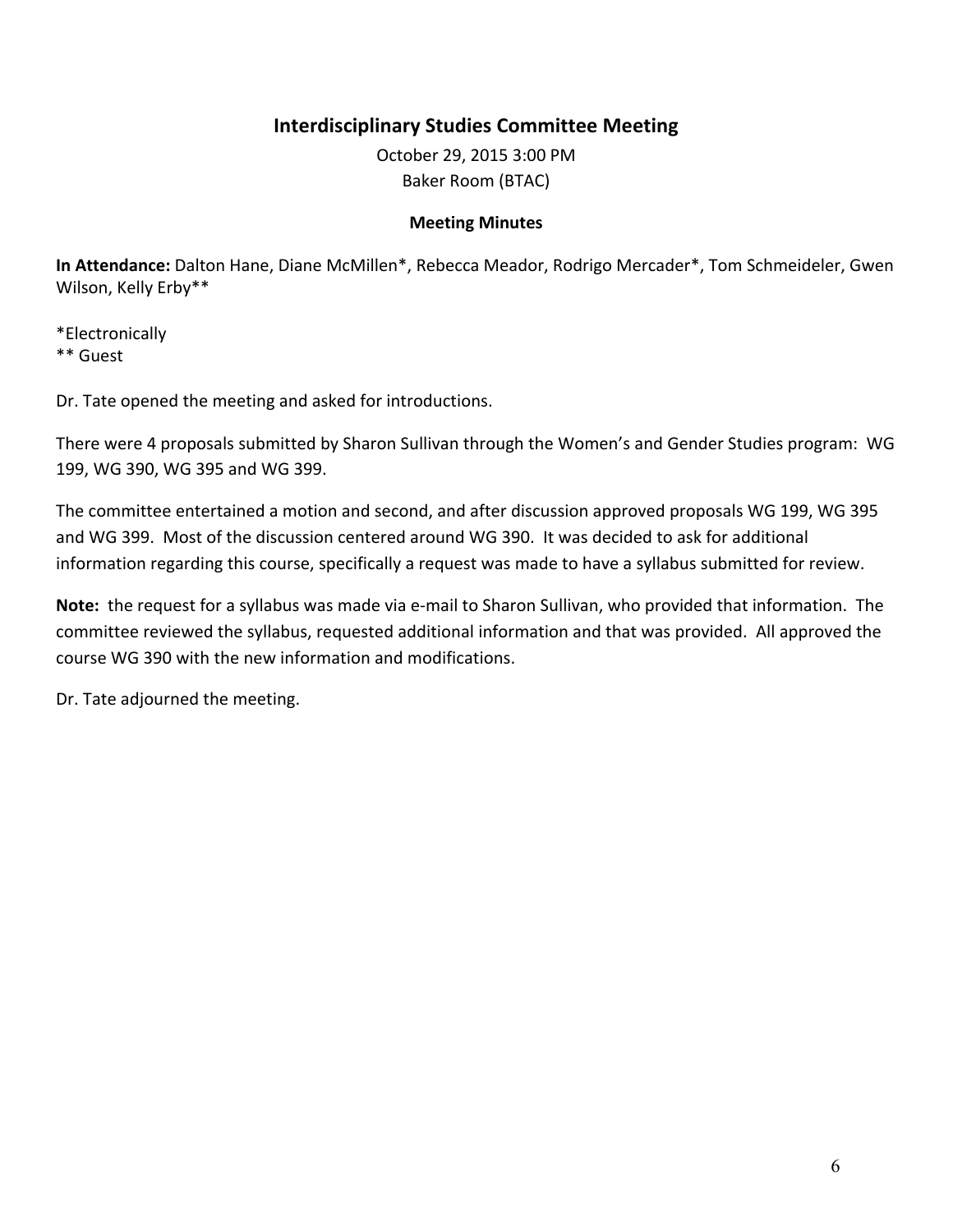#### **MINUTES**

## **ASSESSMENT COMMITTEE**

Thursday, November 12, 2015

Lincoln Room  $- 2:30$  p.m.

Present: Vickie Kelly (Chair), Melanie Burdick, Kayla Carter, Sarah Cook, Tom Hickman, Karen Kapusta-Pofahl, Amy Memmer, Denise Ottinger, Nancy Tate, Roy Wohl, and CJ Crawford (administrative support), Whitney Kinyua & Jean Sanchez (guests). Absent: Jane Carpenter, Emily Grant, Bob Handley, Elaine Lewis, Sean Stacey, Maria Stover, Clayton Tatro, and Margaret Wood.

## **STUDENT LIFE ASSESSMENT**

Guest Jean Sanchez attended the meeting to present a proposed draft of the Assessment Plan document for co-curricular programs. Jean handed out a document showing the resources she used for research (AALHE/Association for the Assessment of Learning in Higher Education web site, CCC&TI/Caldwell Community College & Technical Institute, CHEA/Council for Higher Education Accreditation, and Assessment Practice in Student Affairs: An Applications Manual/Schuh & Upcraft, 2000), and an explanation of what type of outcomes should apply with the code designations for the outcome types (SLO=Student Learning Outcome, SSO=Support Service Outcome, and AO=Administrative Outcome).

After review of the document, Vickie asked for feedback from the committee by Friday, November 20 emailed to assessment@washburn.edu. After that time, any approved suggestions for modification would be made and a new draft sent to Denise Ottinger by November 23 for review and feedback by the directors in the Student Life areas.

## **ASSESSMENT EXTRAVAGANZA UPDATE AND FOLLOW UP MEETINGS**

The Assessment Extravaganza is scheduled for **Thursday, February 4 from 2:30 p.m. to 4:30 p.m. in the Ruth Garvey Fink Hall in the Bradbury Thompson Center**. The event is on the CTEL website and Eventbrite will be used for registration.

Nine posters will be presented: Overview/Timeline USLO Assessment, Course Embedded Assessment Process, Course Embedded Assessment Results, ETS Proficiency Profile Results, Critical Thinking VALUE Rubric Assessment Results, Torrance Creative Thinking Results, MSL Global Ethics Diversity Results, Pilot Process/Critical Thinking, Written Communication, Oral Communication, and Overview of Critical Thinking.

Handout packets will be prepared consisting of a copy of each poster with supporting documentation on the backside of the poster followed by discussion questions.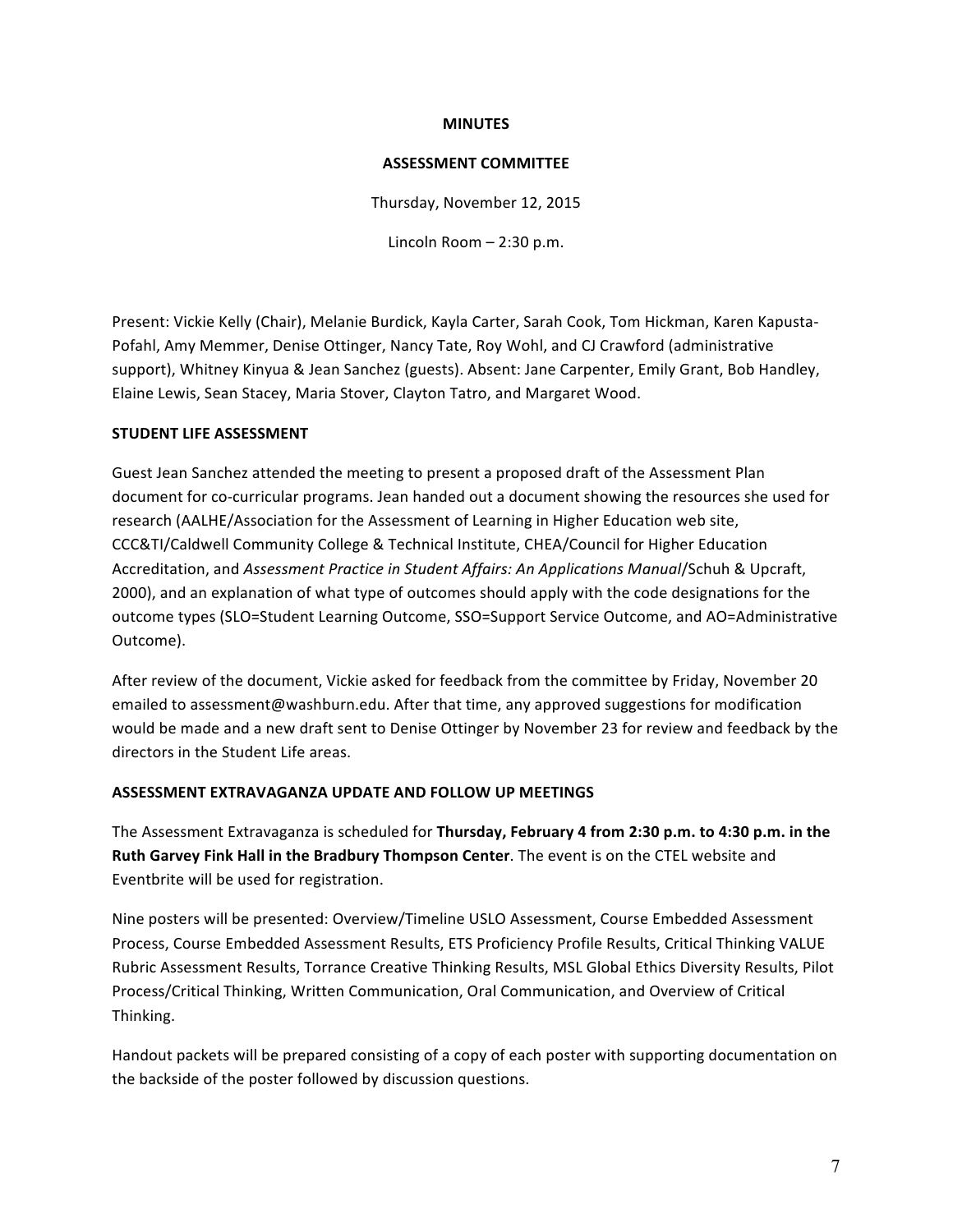Follow up meetings will be coordinated with the academic units to allow the opportunity to review the discussion questions and USLO test results.

## **GROUP ASSIGNMENTS FOR 2015-16 ASSESSMENT REPORT REVIEW**

Committee members will be paired together and assigned reports to review following the June 30 deadline. The committee will meet on Saturday, August 27 to discuss the process and status of the Annual Assessment Report review and completion of the evaluation rubric. More details will be provided in Spring 2016.

## **OTHER**

Karen Kapusta-Pofahl has met with both the Women's and Gender Studies and Study Abroad programs and has made progress towards developing Assessment Plans.

Nancy Tate and Vickie Kelly met with the Faculty Affairs Committee to propose restructuring the membership of the Assessment Committee from elected faculty to appointed faculty who have a more vested interest in assessment and would therefore be more active on the committee. The Faculty Affairs Committee denied the request. A new proposal is being submitted stating that elected faculty would serve a three-year term (change from current two-year term) and the terms would be staggered so that no more than one-third of the faculty membership would be eligible to rotate off the committee each year. In addition, a term limit will be recommended with the opportunity for a constituent group to waive the term limit, along with a stipulation that the VPAA reserves the right to ask for a replacement member if someone is not living up to the obligations of committee membership.

The meeting adjourned.

**NEXT MEETING:** Thursday, February 11, 2016 @ 2:30P – Lincoln Room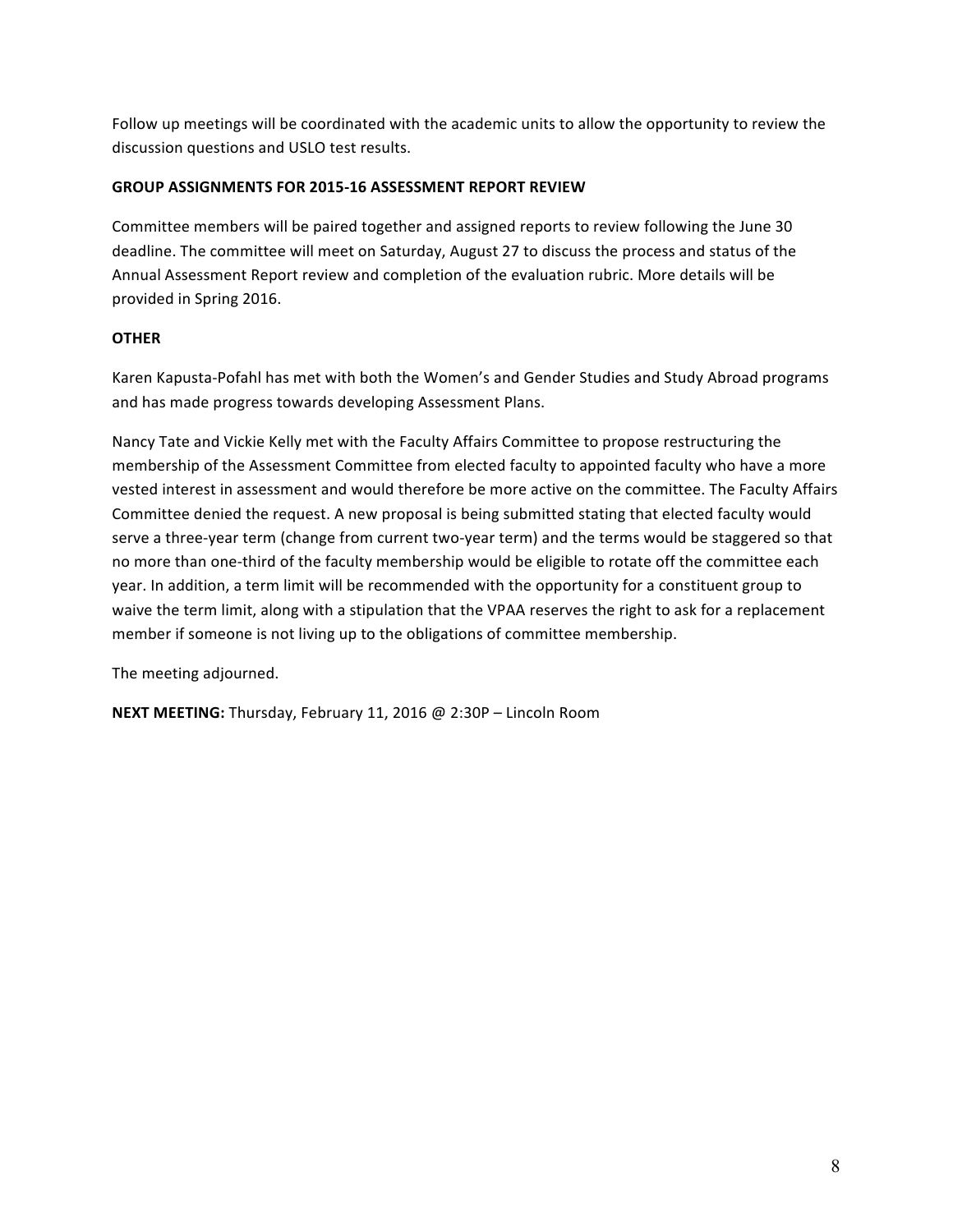## *Library Committee Minutes*

# *November 18th, 2015*

## *Room 105*

## *4:00 p.m.*

**The Library Committee convened in Mabee Library at 4:00 p.m. The following members were present: Dr. Bearman, Sean Bird, Dr. Brown, Keith Farwell, Dr. Hull, Dr. Ladstaetter, Dr. Messay, Dr. Myers, Dr. Schmalzried, and Dr. Thomas. Dr. Chamberlain, Dr. Dirks, Dr. Herbig, Dr. Schmiedeler, Dr. Watt, Penny Weiner, and Dr. Wilkinson sent word they would be unable to attend.**

**Dr. Bearman reiterated that the materials budget for 2015-16 has been allocated and that budget cuts and vendor price increases will require library representatives to turn in their FY16 materials request into their library liaison no later than January 15, 2016. If you haven't heard from your library liaison about your FY16 budget allocation, please contact Sean Bird (x1550) ASAP.** 

**Open Access conversation was discussed in great detail.**

**Five ranges of shelving have been removed from 3rd floor to make more room for the Tutor/Writing Center. The third floor will be closed off after Finals and the carpet will be replaced. If you need materials that are located on the third floor, the main desk will retrieve it for you.** 

**Janet Homan, LAIII, will be retiring in January 2016, Teresa Nitcher will take on her responsibilities. With the increasing Athletic Advising load, Kaydee Emperley, will vacate her current position as Coordinator of Tutor/Writing Center and return to CSS. Two new job ads are currently open, Coordinator of Tutor/Writing Center and a Grant Facilitator/Coordinator of Friends Group.** 

**Kate Dineen an International renowned Artist has drafted sketches for the Cal Melick and Glenda Taylor Memorial. More information will follow.**

**Dr. Bearman asked for the committees support when the final draft is submitted to the Faculty Handbook Committee and Faculty Affairs regarding tenure for academic librarians.** 

**Meeting Adjourned at 4:48 p.m.**

**Respectfully submitted**

**Ginger D. Webber**

**Administrative Specialist**

**Annual Report can be found at:** www.washburn.edu/mabee/about\_us/AnnualReport2014.pdf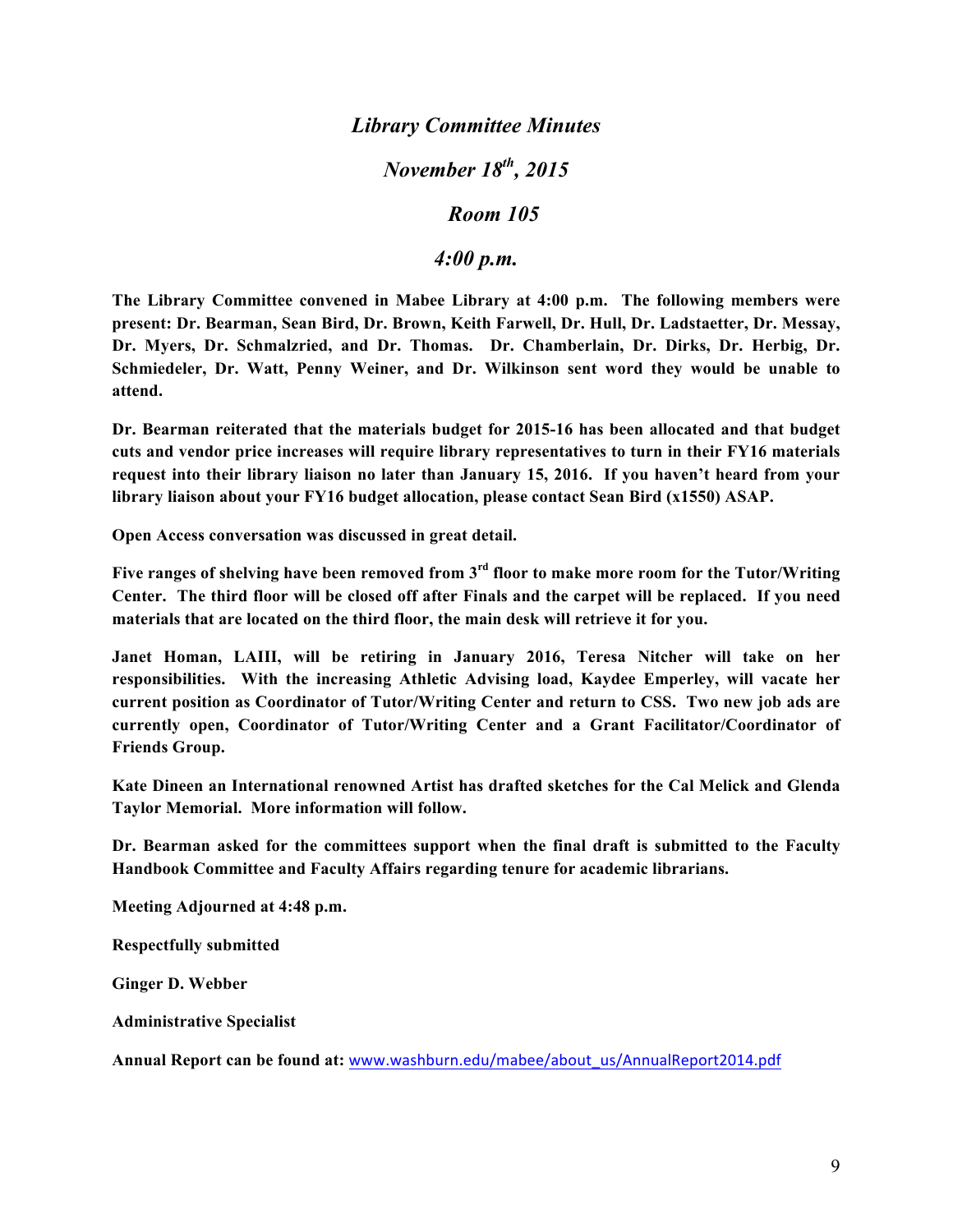## **FACULTY AGENDA ITEM NO 16-3**

#### Date: 10 November 2015

## Submitted by: *Dr. Nancy Tate, AVPAA, ext. 2546*

SUBJECT: *Change Faculty Handbook - Modification of Assessment Committee Membership Tenure*

Rationale: To guarantee long-term assessment expertise on the Assessment Committee and to allow *Washburn University to invest in development activities for current and future committee members, the VPAA* is recommending changing the committee membership terms from 2 years to 3 years. This proposed change will provide the ability to maintain consistent membership of dedicated faculty *members* to move the University forward in dealing with the increasingly important program and general education assessment issues facing all postsecondary institutions. Committee composition would not change significantly; although it would be reduced to one Library/Student Success representative and expanded to include Washburn Tech and the School of Law as well as the assessment coordinator. *Membership* would continue to reflect the current representation of the academic units.

## Description:

## **Current Faculty Handbook Wording (Section One, VII.D.1.)**

Members include one faculty member each from the Schools of Business and Nursing, two faculty members from the School of Applied Studies, one faculty member from each of the five divisions of the College of Arts and Sciences, one library faculty member, the Assistant Dean of Student Success and Retention, one Student Affairs staff member, and the president of the Washburn Student Association, or designee, as voting members and the Vice President for Academic Affairs, and the Executive Director of Planning, or their designees, as non-voting exofficio members.

Faculty members (including the library faculty member) are elected by their academic units for staggered two-year terms. The Academic Advising and Student Affairs staff members are chosen by the VPAA in consultation with the Assistant Dean of Student Success and Retention and the Chief Student Affairs Officer.

The chair shall be elected from the elected faculty members of the committee by the voting members of the committee. A secretary shall be elected. Minutes shall be kept of all meetings and submitted to the secretary of the Faculty Senate for circulation to the Faculty Senate and through the Faculty Senate circulation list.

## *Proposed Wording:*

Members include one faculty member each from the Schools of Business, and Nursing**, and Law**, two faculty members from the School of Applied Studies, one faculty member from each of the five divisions of the College of Arts and Sciences, **one representative from Washburn Institute of Technology**, one library faculty member, the Assistant **Associate** Dean of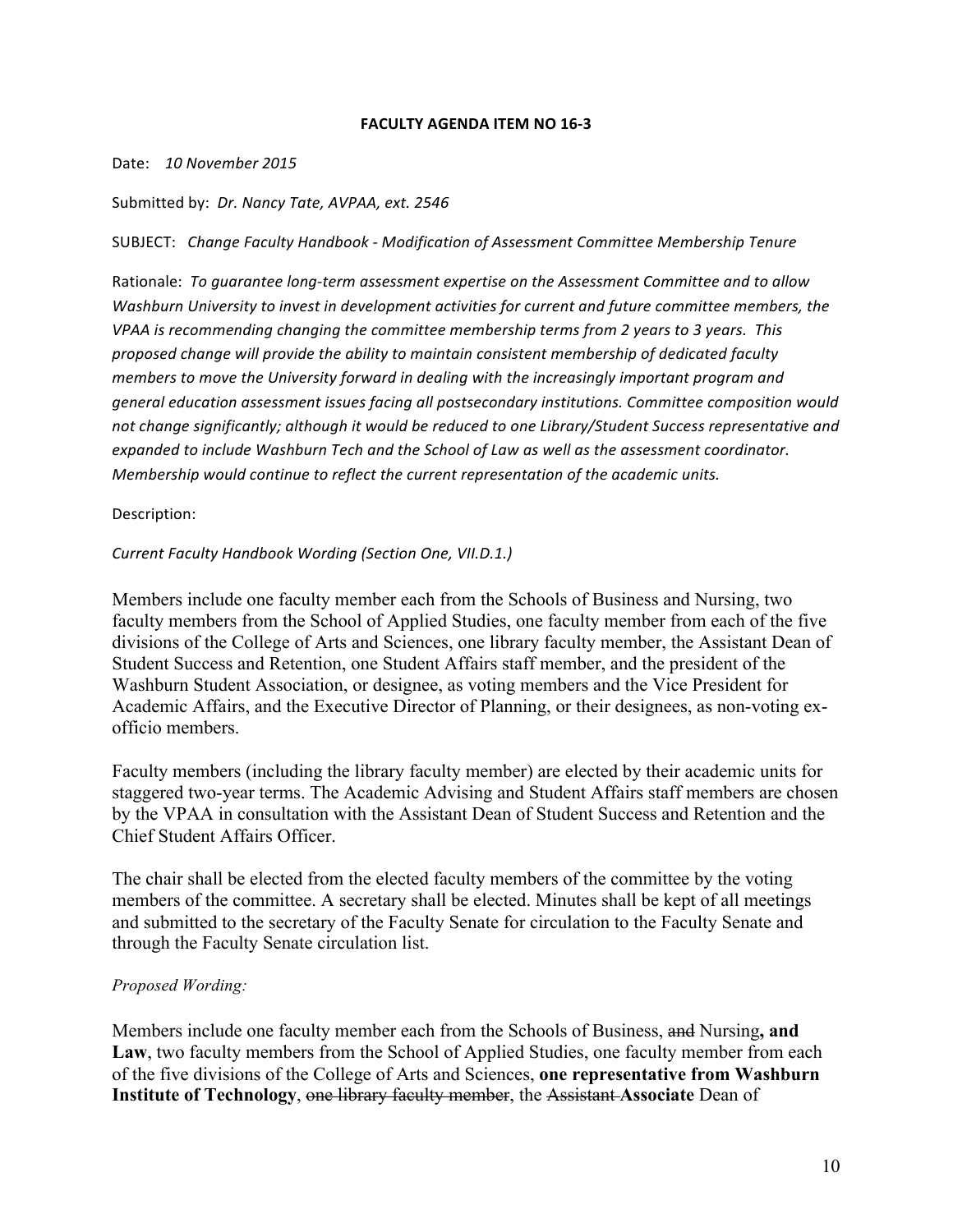University Libraries and Student Success **or designee**, one Student Affairs **Life** staff member, and the president of the Washburn Student **Government** Association or designee, as voting members and **the faculty assessment coordinator**, the Vice President for Academic Affairs, **the Director of the Center for Teaching Excellence and Learning, and the Executive Director of** Planning **Strategic Analysis and Reporting** or their designees, as non-voting ex-officio members.

Faculty members (including the library faculty member) are elected by their academic units for staggered two **three**-year terms **with a limit of two consecutive terms (six years)**. The Academic Advising and Student Affairs staff members are chosen by the VPAA in consultation with the Assistant Dean of Student Success and Retention and the Chief Student Affairs Officer. **This term limit can be waived by majority vote of the constituent unit. The Student Success and Student Life staff members are appointed by the VPAA in consultation with the Dean of University Libraries and the Vice President for Student Life respectively. Because this committee is critical to the continued accreditation of the University, strong commitment by committee members is required. Should a member fail to uphold the required responsibilities to the committee, the Vice President for Academic Affairs may request a new member be elected by the constituency.**

The chair shall be elected from the elected faculty members of the committee by the voting members of the committee. The committee will be chaired by the faculty assessment coordinator. Minutes shall be kept of all meetings and submitted to the secretary of the Faculty Senate for circulation to the Faculty Senate and through the Faculty Senate circulation list.

Financial Implications: *None*

Proposed Effective Date: Fall 2016

Request for Action: Approval by FAC/FS/ Gen Fac/BOR

Approved by: AAC on date

 *FAC on date 11/17/2015*

*Faculty Senate on date* 

Attachments Yes  $\Box$  No  $\Box$